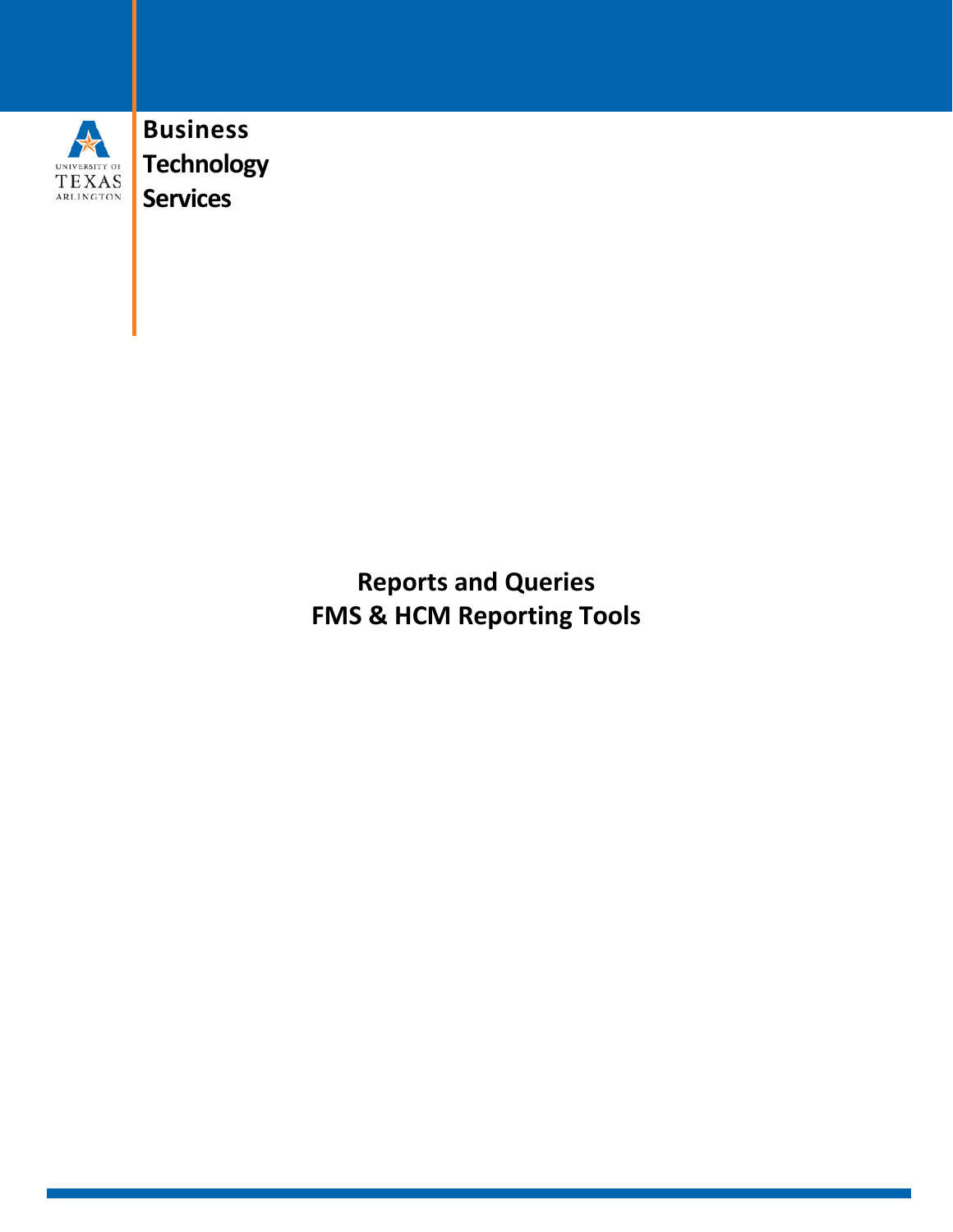# **Table of Contents**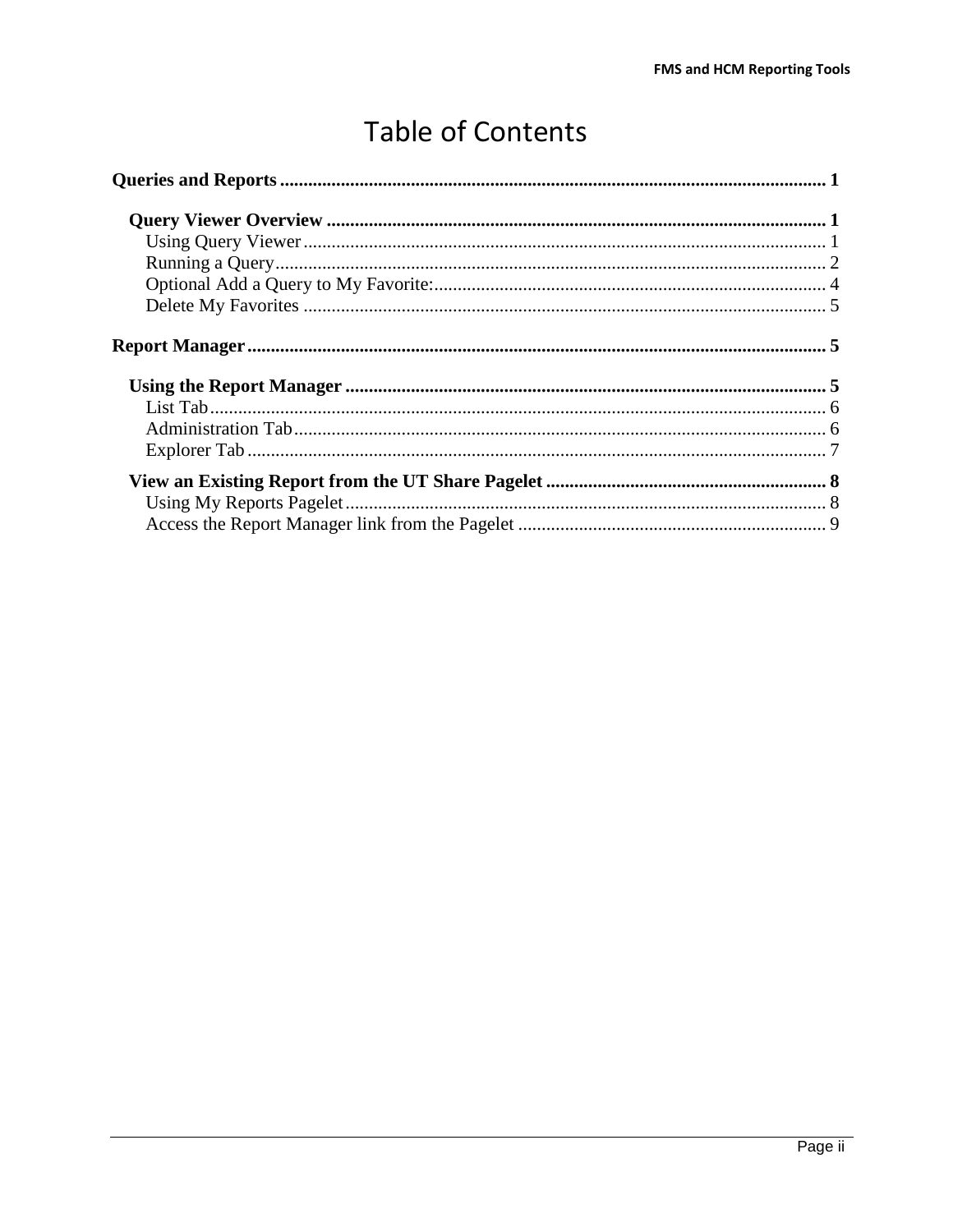# <span id="page-2-0"></span>**Queries and Reports**

Both the Financial Management System (FMS) and the Human Capital Management (HCM) systems have reports and queries that are used to view system data. Running reports and queries extracts data from the UTA database and displays the information in a report, file, or on the screen.

**Query Viewer:** Query views have been setup in UT Share that present pre-set types of information. Query viewer is used to search for the query, run the query, view and export the results.

**Report Manager**: Report Manager is used to view and output the report results from previously run queries.

Your security access determines which reports or queries you can view, and what data is included in the output.

#### <span id="page-2-1"></span>**Query Viewer Overview**

The Query Viewer Page is used to:

- Search for an existing query.
- Run a query and display results in a new browser window.
- Download the results to a file.
- Print a query.

#### <span id="page-2-2"></span>Using Query Viewer

#### **Main Menu - FMS Reporting Tools – Query - Query Viewer** for financial queries.



#### Or **Main Menu - HCM Reporting Tools – Query – Query Viewer** for HR queries.

| <b>HCM PeopleTools</b>     |   |                       |  |                     |  |
|----------------------------|---|-----------------------|--|---------------------|--|
| <b>HCM Reporting Tools</b> |   | Query                 |  |                     |  |
| <b>HCM Tree Manager</b>    | E | <b>Report Manager</b> |  | <b>Query Viewer</b> |  |
| <b>HRMS</b>                |   |                       |  |                     |  |

You may perform a basic **Search** or an **Advanced Search** when using Query Viewer.

| Favorites $\star$   | Main Menu -                  | FMS Reporting Tools $\star \rightarrow$ Query $\star \rightarrow$<br>Query Viewer             |
|---------------------|------------------------------|-----------------------------------------------------------------------------------------------|
|                     | <b>Employee Self-Service</b> | <b>Training</b>                                                                               |
|                     |                              |                                                                                               |
| <b>Query Viewer</b> |                              |                                                                                               |
|                     |                              |                                                                                               |
|                     |                              | Enter any information you have and click Search. Leave fields blank for a list of all values. |
|                     | *Search By                   | Query Name<br>$\checkmark$<br>begins with                                                     |
|                     | Search                       | <b>Advanced Search</b>                                                                        |
|                     |                              |                                                                                               |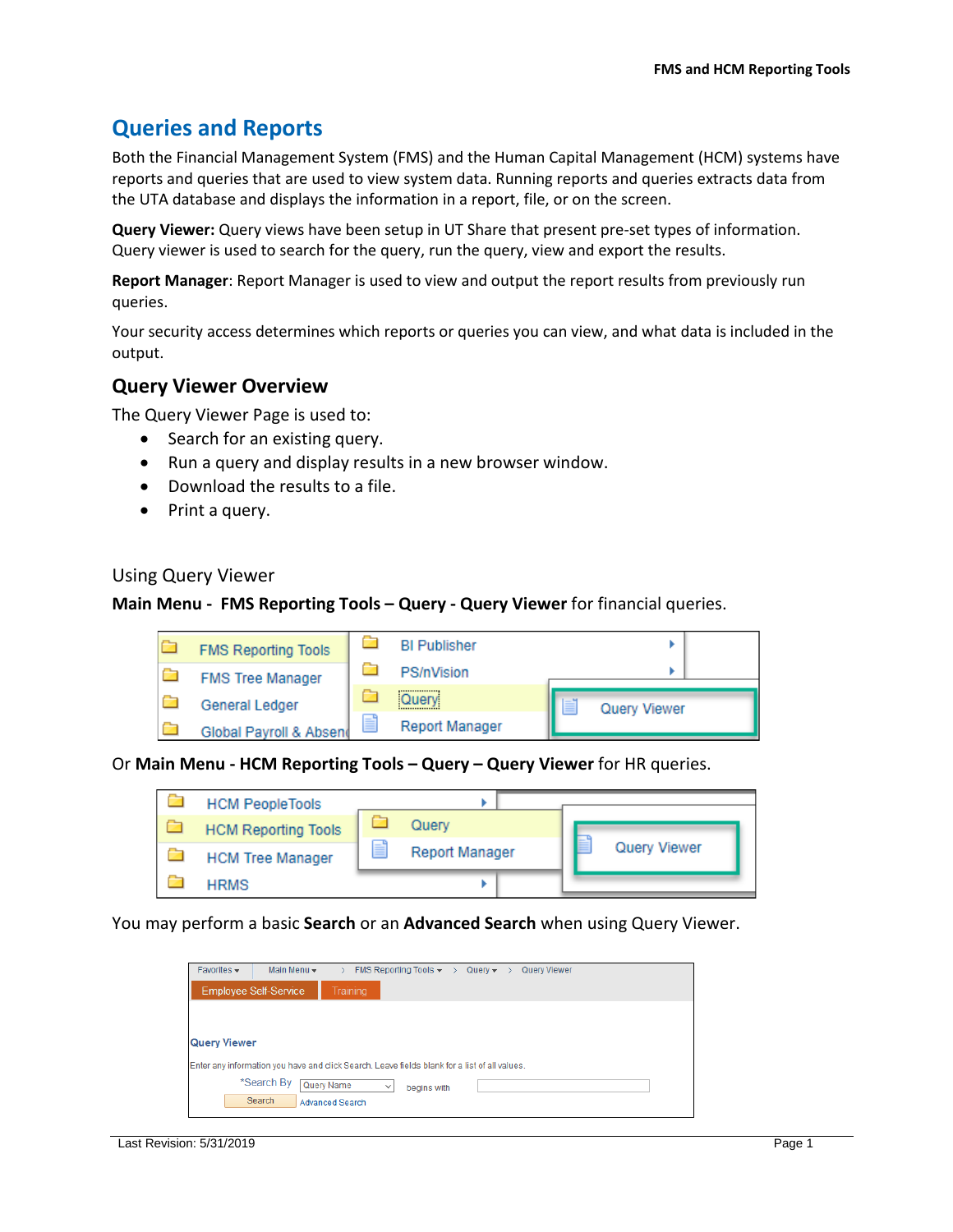Both search options allow you to perform a **Search By,** by selecting: *Access Group Name, Description, Folder Name, Owner, Query Name, Type, Uses Field Name, or Uses Record Name from the drop-down list*.

#### Basic Search:

The basic **Search** enables you to perform a search using only the **begins with** condition.

- Choose the **Search by** from the drop-down list.
- Enter the **begins with** search information.
- Click the **Search**  button.

| <b>Query Viewer</b>  |                                                                                                                                                                                                                      |
|----------------------|----------------------------------------------------------------------------------------------------------------------------------------------------------------------------------------------------------------------|
| *Search By<br>Search | Enter any information you have and click Search. Leave fields blank for a list of all values.<br>Query Name<br>$\checkmark$<br>begins with<br><b>Access Group Name</b><br>Description<br><b>Folder Name</b><br>Owner |
|                      | <b>Query Name</b><br>Type<br><b>Uses Field Name</b><br><b>Uses Record Name</b>                                                                                                                                       |

#### Advanced Search

The **Advanced Search** option enables you to perform a progressively narrower search using one or more search criteria fields. Each search field offers more conditions to choose from the drop-down list, such as *contains, between, equals to*, etc.

- Choose the search field or fields.
- Select the condition drop-down beside the search field.
- Enter the search information.
- The Query type is always User.
- Click the **Search** button.

| Enter any information you have and click Search. Leave fields blank for a list of all values.                   |                             |                      |   |
|-----------------------------------------------------------------------------------------------------------------|-----------------------------|----------------------|---|
| <b>Query Name</b>                                                                                               | begins with<br>$\checkmark$ |                      |   |
| <b>Description</b>                                                                                              | begins with<br>$\checkmark$ |                      |   |
| <b>Uses Record Name</b>                                                                                         | begins with<br>$\checkmark$ |                      |   |
| <b>Uses Field Name</b>                                                                                          | begins with<br>$\checkmark$ |                      |   |
| <b>Access Group Name</b>                                                                                        | begins with<br>$\checkmark$ |                      | Q |
| <b>Folder Name</b>                                                                                              | begins with<br>$\checkmark$ |                      |   |
| *Query Type                                                                                                     | $\equiv$                    | User<br>$\checkmark$ |   |
| Owner $=$                                                                                                       |                             | $\checkmark$         |   |
| When using the IN or BETWEEN operators, enter comma separated values without quotes, i.e. JOB,EMPLOYEE,JRNL_LN. |                             |                      |   |

**Note:** *Click Basic Search to go back to the basic search screen.*

#### <span id="page-3-0"></span>Running a Query

- 1. Choose a search option from the Search By field. This example uses **Query Name.** When Query Name is used:
	- Leave the **Query Name** field blank and click **Search** to view all queries.
	- Type **UTA** in the **Query Name** field and click **Search** to view queries created by a UTA report writer.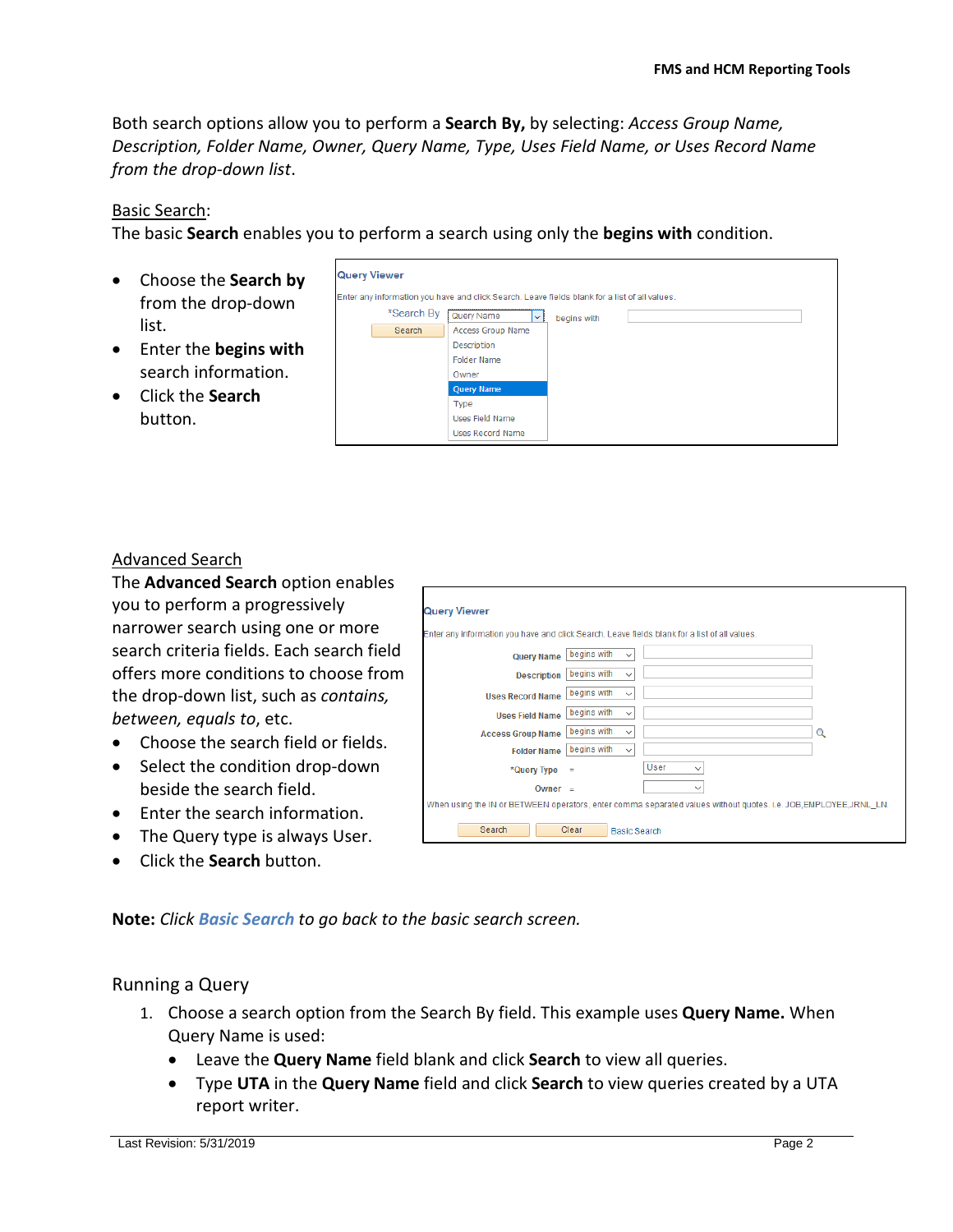- Type **UTZ** in the **Query Name** field and click **Search** to view queries created by a Shared Services report writer (or may be a Peoplesoft delivered report).
- Use the % sign as a wildcard with a keyword to return any query that may contain that word.

**Note:** *Your security access determines which reports or queries you can view, and what data is included in the output.*

- 2. Enter a Query Name or a partial name in the **begins with** field. (this example is UTZ).
- 3. Click the **Search** button.
- 4. Find the Query Name you want to run. The description (if displayed) also offers help identifying the information in the query.

| <b>Query Viewer</b>                                                                           |                                     |               |                                    |                              |                        |           |          |                                                                             |                            |
|-----------------------------------------------------------------------------------------------|-------------------------------------|---------------|------------------------------------|------------------------------|------------------------|-----------|----------|-----------------------------------------------------------------------------|----------------------------|
| Enter any information you have and click Search. Leave fields blank for a list of all values. |                                     |               |                                    |                              |                        |           |          |                                                                             |                            |
| *Search By<br>Query Name                                                                      | UTZ<br>$\checkmark$<br>begins with  |               |                                    |                              |                        |           |          |                                                                             |                            |
| Search<br><b>Advanced Search</b>                                                              |                                     |               |                                    |                              |                        |           |          |                                                                             |                            |
| Search<br><b>Results</b><br>-- All Folders --<br>*Folder View                                 | $\checkmark$                        |               |                                    |                              |                        |           |          | Too many items met your search criteria. Only the first 300 items displayed |                            |
| Query                                                                                         |                                     |               | Personalize   Find   View 100   2  |                              |                        |           | First    | $\bigcirc$ 1-30 of 300 $\bigcirc$ Last                                      |                            |
| Query Name                                                                                    | <b>Description</b>                  |               | <b>Owner Folder</b>                | <b>Run</b> to<br><b>HTML</b> | Run<br>to<br>Excel XML | Run<br>to | Schedule | <b>Definitional</b><br><b>References</b>                                    | Add to<br><b>Favorites</b> |
| UTZ_ACCOUNTING_TEMPLATES                                                                      |                                     | Public        |                                    | <b>HTML Excel XML</b>        |                        |           | Schedule | Lookup<br>References                                                        | Favorite                   |
| UTZ ACCOUNTS MISSING ON TREE                                                                  | UTZ ACCOUNTS MISSING ON TREE Public |               |                                    | <b>HTML</b> Excel XML        |                        |           | Schedule | Lookup<br>References                                                        | Favorite                   |
| UTZ ACCTS MISSING KK EXP TREE                                                                 | KK EXP ACCT REV                     |               | Public MONITOR                     | <b>HTML</b> Excel XML        |                        |           | Schedule | Lookup<br>References                                                        | Favorite                   |
| UTZ ADV WF AUDIT                                                                              |                                     | Public        |                                    | <b>HTML</b> Excel XML        |                        |           | Schedule | Lookup<br>References                                                        | Favorite                   |
| UTZ ALL ACCTS                                                                                 | <b>Tree and Nodes for Accouts</b>   | Public        |                                    | <b>HTML Excel XML</b>        |                        |           | Schedule | Lookup<br>References                                                        | Favorite                   |
| UTZ_AMDEFN_NOT_GENERATED                                                                      | Asset Management                    | Public        | <b>JOURNAL</b><br><b>GENERATOR</b> | <b>HTML Excel XML</b>        |                        |           | Schedule | Lookup<br>References                                                        | Favorite                   |
| UTZ AM AP VOUCHER REVIEW                                                                      | <b>AM Voucher Review</b>            | Public        |                                    | <b>HTML</b>                  | Excel XML              |           | Schedule | Lookup<br>References                                                        | Favorite                   |
| UTZ AM ENTRIES NOT POSTED                                                                     | Asset Management                    | <b>Public</b> |                                    | HTML Excel XML               |                        |           | Schedule | Lookup<br>References                                                        | Favorite                   |
| UTZ AM RECEIVING REVIEW                                                                       | <b>Review PO Receiving Reports</b>  | Public        |                                    | <b>HTML</b> Excel XML        |                        |           | Schedule | Lookup<br>References                                                        | Favorite                   |
| UTZ AM RECEIVING REVIEW SYS                                                                   | <b>Review PO Receiving Reports</b>  | Public        |                                    | <b>HTML Excel XML</b>        |                        |           | Schedule | Lookup<br>References                                                        | Favorite                   |

- 5. Determine how you want to run the report. You can run the report be several options:
	- The **Run to HTML** link is used to run a query and display the results in a new browser window.
	- The **Run to Excel** link is used to download the results of a query to Microsoft Excel.
	- The **Run to XML** link is used to view a query in a XML Publisher-format. You must have the appropriate security authorization to use this option.
	- The **Schedule** link is used to run queries at a pre-defined time and on a recurring schedule. You must have the appropriate security authorization to use this option.
- 6. Select the appropriate link for the report you want to run. (suggest using the HTML option). The example below was a result of the HTML link option and opens in a new window.

**Note:** *If too many items meet the search criteria, narrow the search, or use the results view options available to help you find the report you need.*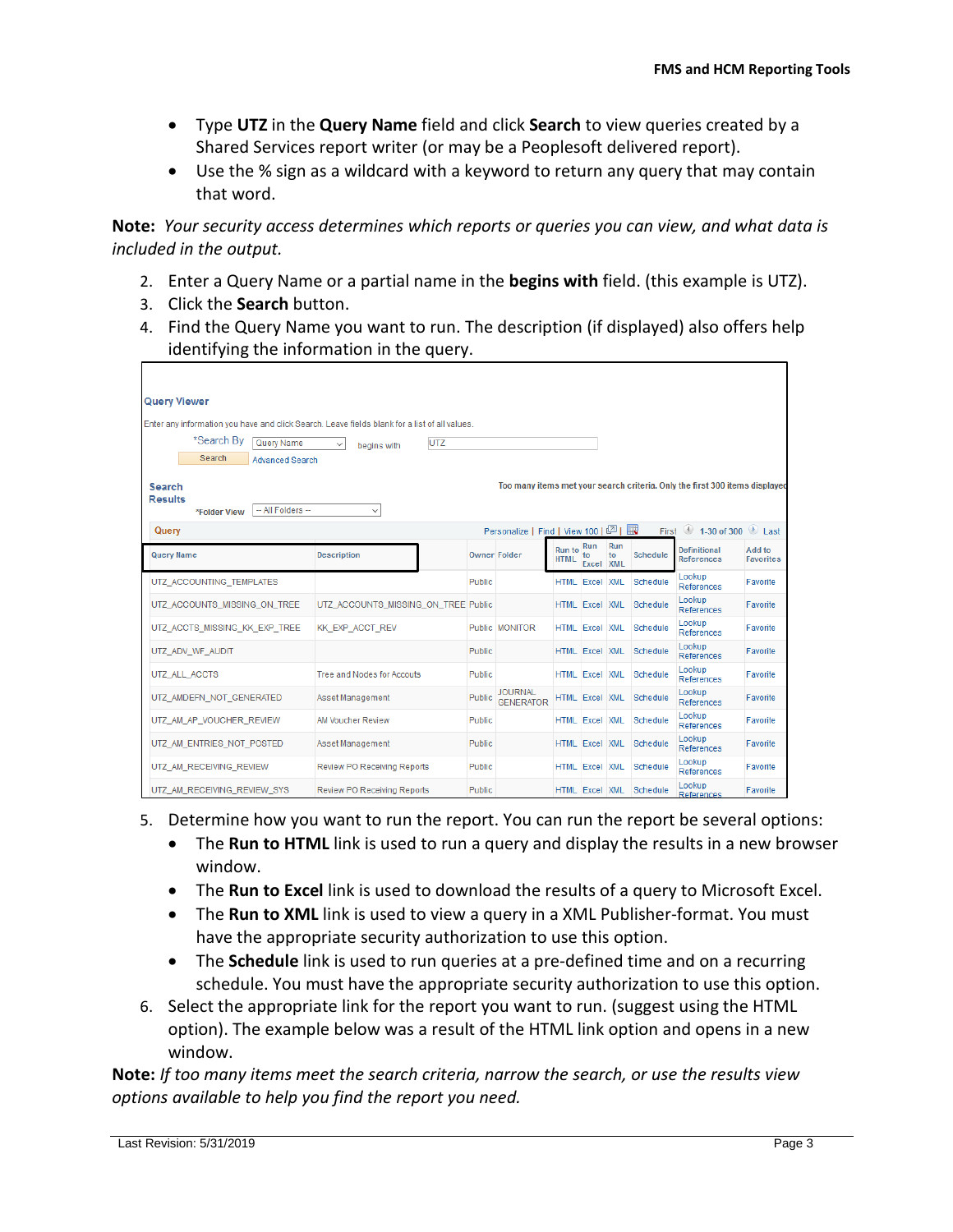- 7. Depending on the query type, it may be necessary for you to provide additional information, such as **Business Unit, a Calendar Group, Dept ID, Set ID, Business Unit, Empl ID, Cost Center, Project ID**, etc. The example below requires a **Business Unit**.
- 8. Click the View Results button to run the query.
- 9. Export the report to excel to save the file, format and print as needed.
	- a. If the run to option was Excel, save, and print as needed.

| View All | Business Unit: UTARL Q<br><b>View Results</b> |         | Download results in: Excel SpreadSheet CSV Text File XML File (27746 kb) |                     |                   |                    |             |                   |                  |                      |                |                     |      |                  | First ggg 1-100 of 66380 (p) Last |
|----------|-----------------------------------------------|---------|--------------------------------------------------------------------------|---------------------|-------------------|--------------------|-------------|-------------------|------------------|----------------------|----------------|---------------------|------|------------------|-----------------------------------|
|          | Unit                                          | Voucher | Invoice                                                                  | <b>Invoice Date</b> | <b>Vndr SettD</b> | Vendor             | Origin      | <b>Acctg Date</b> | <b>Gross Amt</b> | <b>Budget Status</b> | Vchr Src       | <b>Entered on</b>   | User | Last update      | Updated By                        |
|          | UTARL                                         |         |                                                                          |                     | UTARI.            | 0000000203         | lonu        | 12/12/2016        | 101,970          |                      | <b>ONL</b>     | 12/12/2016          |      | 12/13/2016       | 1000845532                        |
|          | UTARL                                         |         |                                                                          |                     | UTARL             | 0000050873         | <b>CNL</b>  | 02/03/2017        | 85.110           |                      | <b>ONL</b>     | 02/03/2017          |      | 02/08/2017       | 1000348449                        |
|          | UTARI.                                        |         |                                                                          |                     | <b>UTARL</b>      | 0000050873         | low         | 02/03/2017        | 61.280           |                      | ONL            | 02/03/2017          |      | 02/08/2017       | 1000348449                        |
|          | UTARL                                         |         |                                                                          |                     | <b>UTARL</b>      | 0000100921         | lora        | 12/12/2016        | 10,000           |                      | <b>ONL</b>     | 12/12/2016          |      | 01/02/2017       | 1001011402                        |
|          | <b>UTARL</b>                                  |         |                                                                          |                     | UTARL.            | 0000040539         | <b>CNL</b>  | 12/12/2016        | 935, 800         |                      | ONL            | 12/12/2016          |      | 12/13/2016       | 1000348449                        |
|          | <b>UTARI</b>                                  |         |                                                                          |                     | UTARL.            | 0000101228         | <b>CNL</b>  | 12/12/2016        | 362 330          |                      | ONL            | 12/12/2016          |      | 12/13/2016       | 1000845532                        |
|          | UTARL                                         |         |                                                                          |                     | <b>UTARL</b>      | 0000025380         | ющ          | 12/12/2016        | 83,040           |                      | <b>ONL</b>     | 12/12/2016          |      | 12/15/2016       | 1000348449                        |
|          | <b>UTARL</b>                                  |         |                                                                          |                     | UTARL             | 0000100802         | <b>Cou</b>  | 12/12/2016        | 9458 100         |                      | CNL            | 12/12/2016          |      | 12/13/2016       | 1000565837                        |
|          | UTARL                                         |         |                                                                          |                     | UTARL             | 0000015048         | <b>Ceu</b>  | 12/12/2016        | 500,000          |                      | <b>DNL</b>     | 12/12/2016          |      | 12/13/2016       | 1000845532                        |
| 10       | <b>STARL</b>                                  |         |                                                                          |                     | <b>UTARI</b>      | 0000043783         | lonu        | 03/22/2017        | 1383 170         |                      | ONL            | 03/22/2017          |      | 03/23/2017       | 6001209526                        |
|          | <b>UTARL</b>                                  |         |                                                                          |                     | UTARL             | 0000039350         | <b>CML</b>  | 03/22/2017        | 593,210          |                      | ONL.           | 03/22/2017          |      | 03/23/2017       | 1000565837                        |
| 12       | <b>UTARL</b>                                  |         |                                                                          |                     | <b>UTARL</b>      | 0000041245         | lonu        | 03/22/2017        | 122 000          |                      | ONL            | 03/22/2017          |      | 03/23/2017       | 1000565837                        |
| 33       | UTARL                                         |         |                                                                          |                     | <b>UTARL</b>      | 0000041508         | <b>Con</b>  | 03/22/2017        | 1700.000         |                      | ONL.           | 03/22/2017          |      | 03/23/2017       | 1000565837                        |
| 14       | <b>UTARL</b>                                  |         |                                                                          |                     | UTARL.            | 0000100134         | ON.         | 03/22/2017        | 9260 000         |                      | CINL           | 03/22/2017          |      | 03/23/2017       | 1000565837                        |
| 15       | <b>UTARL</b>                                  |         |                                                                          |                     | UTARL             | 0000101086         | Існи        | 11/07/2016        | 475,000          |                      | ONL.           | 11/07/2016          |      | 11/07/2016       | 1000845532                        |
| 16       | <b>UTARL</b>                                  |         |                                                                          |                     | <b>UTARL</b>      | 0000024725         | <b>CNL</b>  | 11/07/2016        | 167.850          |                      | ONL            | 11/07/2016          |      | 12/05/2016       | 1000565837                        |
| Law:     | <b>CENTRA</b>                                 |         |                                                                          |                     | <b>ITAM</b>       | <b>DODGO AROUR</b> | <b>COLU</b> | 4435725548        | av anni          |                      | <b>COLLEGE</b> | <b>AKINY PICKET</b> |      | <b>AAWWAYNAA</b> | 400004EE33                        |

#### <span id="page-5-0"></span>Optional Add a Query to My Favorite:

Add your frequently run queries to your "**My Favorite**" list. The query list will display when you access Query Viewer. See below:

| Query Viewer                                                                                  |                    |        |                     |                               |             |                               |            |                             |                                       |                                          |                                   |   |
|-----------------------------------------------------------------------------------------------|--------------------|--------|---------------------|-------------------------------|-------------|-------------------------------|------------|-----------------------------|---------------------------------------|------------------------------------------|-----------------------------------|---|
| Enter any information you have and click Search. Leave fields blank for a list of all values. |                    |        |                     |                               |             |                               |            |                             |                                       |                                          |                                   |   |
| *Search By<br>Query Name                                                                      | ×<br>begins with   |        |                     | UTA EX TAUTH DISENC NO ER ERR |             |                               |            |                             |                                       |                                          |                                   |   |
| Search<br>Advanced Search                                                                     |                    |        |                     |                               |             |                               |            |                             |                                       |                                          |                                   |   |
| <b>Search Results</b>                                                                         |                    |        |                     |                               |             |                               |            |                             |                                       |                                          |                                   |   |
| -- All Folders --<br>*Folder View                                                             | $\checkmark$       |        |                     |                               |             |                               |            |                             |                                       |                                          |                                   |   |
| Query                                                                                         |                    |        |                     |                               |             |                               |            |                             | Personalize   Find   View All   2   표 | First $\bigcirc$ 1 of 1 $\bigcirc$ Last  |                                   |   |
| <b>Query Name</b>                                                                             | <b>Description</b> |        | <b>Owner Folder</b> |                               | <b>HTML</b> | Run to Run to Run to<br>Excel | <b>XML</b> | Schedule                    |                                       | <b>Definitional</b><br><b>References</b> | Add to                            |   |
| UTA_EX_TAUTH_DISENC_NO_ER_ERR                                                                 |                    | Public |                     |                               | <b>HTML</b> | Excel                         | <b>XML</b> | Schedule                    |                                       | Lookup Reference                         | Favorite                          |   |
| $\blacktriangledown$ My Favorite Queries                                                      |                    |        |                     |                               |             |                               |            |                             | Personalize   Find   2                | First                                    | $\bigcirc$ 1 of 1 $\bigcirc$ Last |   |
| <b>Query Name</b>                                                                             | <b>Description</b> |        | Owner               | Folder                        |             | <b>Run to</b><br><b>HTML</b>  | Excel      | Run to Run to<br><b>XML</b> | Schedule                              | <b>Definitional References Remove</b>    |                                   |   |
| UTA EX_TAUTH_DISENC_NO_ER_ERR                                                                 |                    |        | Public              |                               |             | <b>HTML</b>                   | Excel      | <b>XML</b>                  | Schedule                              | Lookup References                        |                                   | Е |
| <b>Clear Favorites List</b>                                                                   |                    |        |                     |                               |             |                               |            |                             |                                       |                                          |                                   |   |

#### To add a query to **"Favorites"**

- 1. Search for the query you want to add.
- 2. Click on **Favorite** under the Add to Favorites next to the query

| Query                         |                    |               |                     |                              |                  | Personalize   Find   View 100   2    <br>First 1-30 of 256 2 Last |          |                                   |                            |  |  |  |  |
|-------------------------------|--------------------|---------------|---------------------|------------------------------|------------------|-------------------------------------------------------------------|----------|-----------------------------------|----------------------------|--|--|--|--|
| <b>Query Name</b>             | <b>Description</b> |               | <b>Owner Folder</b> | <b>Run to</b><br><b>HTML</b> | Run<br>Excel XML | Run<br>to                                                         | Schedule | <b>Definitional</b><br>References | Add to<br><b>Favorites</b> |  |  |  |  |
| UTA EX TAUTH DISENC NO ER ERR |                    | Public        |                     | <b>HTML</b>                  | Excel XML        |                                                                   | Schedule | Lookup<br>References              | Favorite                   |  |  |  |  |
| UTA GL EX REPORTS NOT POSTED  |                    | <b>Public</b> |                     | <b>HTML</b>                  | Excel XML        |                                                                   | Schedule | Lookup<br>References              | Favorite                   |  |  |  |  |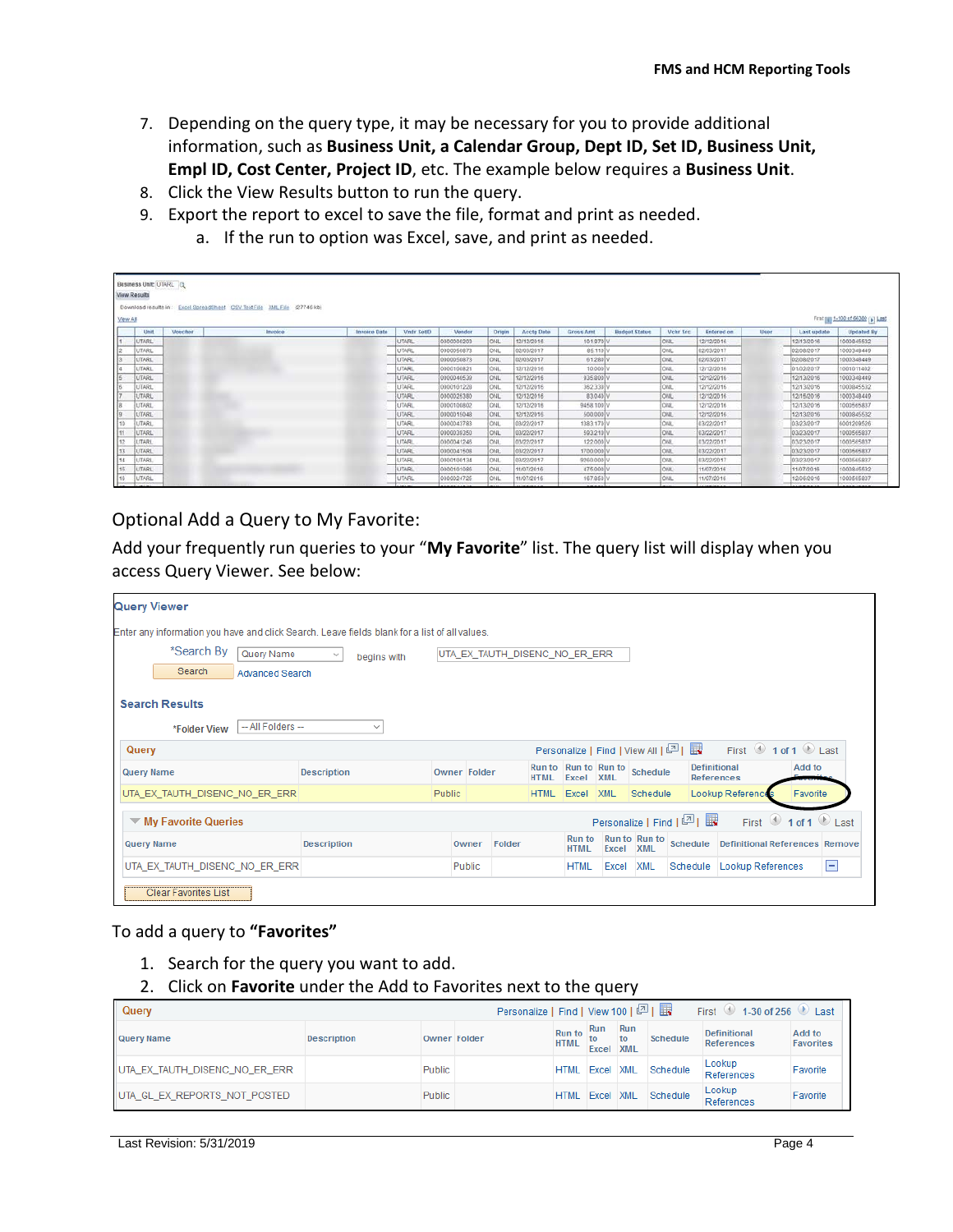#### <span id="page-6-0"></span>Delete My Favorites

| <b>Query Viewer</b>                      |                                                                                               |               |        |                              |       |                             |                        |                                           |        |
|------------------------------------------|-----------------------------------------------------------------------------------------------|---------------|--------|------------------------------|-------|-----------------------------|------------------------|-------------------------------------------|--------|
|                                          | Enter any information you have and click Search. Leave fields blank for a list of all values. |               |        |                              |       |                             |                        |                                           |        |
| *Search By                               | Query Name<br>$\checkmark$<br>begins with                                                     |               |        |                              |       |                             |                        |                                           |        |
| Search                                   | <b>Advanced Search</b>                                                                        |               |        |                              |       |                             |                        |                                           |        |
|                                          |                                                                                               |               |        |                              |       |                             |                        |                                           |        |
| $\blacktriangledown$ My Favorite Queries |                                                                                               |               |        |                              |       |                             | Personalize   Find   2 | First $\bigcirc$ 1-2 of 2 $\bigcirc$ Last |        |
| <b>Query Name</b>                        | <b>Description</b>                                                                            | Owner         | Folder | <b>Run to</b><br><b>HTML</b> | Excel | Run to Run to<br><b>XML</b> | Schedule               | <b>Definitional References</b>            | Remove |
| <b>ABM EVENTS DETAIL</b>                 | Absence Events/Quantity Detail                                                                | <b>Public</b> |        | <b>HTML</b>                  | Excel | <b>XML</b>                  | Schedule               | <b>Lookup References</b>                  | Е      |
| UTA HR JOB DATA                          | Job Data Extract                                                                              | Public        |        | <b>HTML</b>                  | Excel | <b>XML</b>                  | Schedule               | <b>Lookup References</b>                  | E      |
| <b>Clear Favorites List</b>              |                                                                                               |               |        |                              |       |                             |                        |                                           |        |

- 1. Click the  $\overline{\blacksquare}$  beside the Query Name.
- 2. **Clear Favorites List** will remove all queries listed.

| Message                              |
|--------------------------------------|
| Clear your favorites list? (139,186) |
| No<br>Yes                            |

# <span id="page-6-1"></span>**Report Manager**

The Report Manager provides a framework to view existing reports. It is a central access point for reports in UT Share. Reports can also run from the UT Share home page Reporting pagelet. See the Run Control training guide and job aids to learn how to create a report.

#### <span id="page-6-2"></span>**Using the Report Manager**

1. For FMS: **Main Menu – FMS Reporting Tools – Report Manager**



2. For HCM: **Main Menu – HCM Reporting Tools – Report Manager**

| <b>HCM Reporting Tools</b> | <b>Query</b>   |
|----------------------------|----------------|
| <b>HCM Tree Manager</b>    | Report Manager |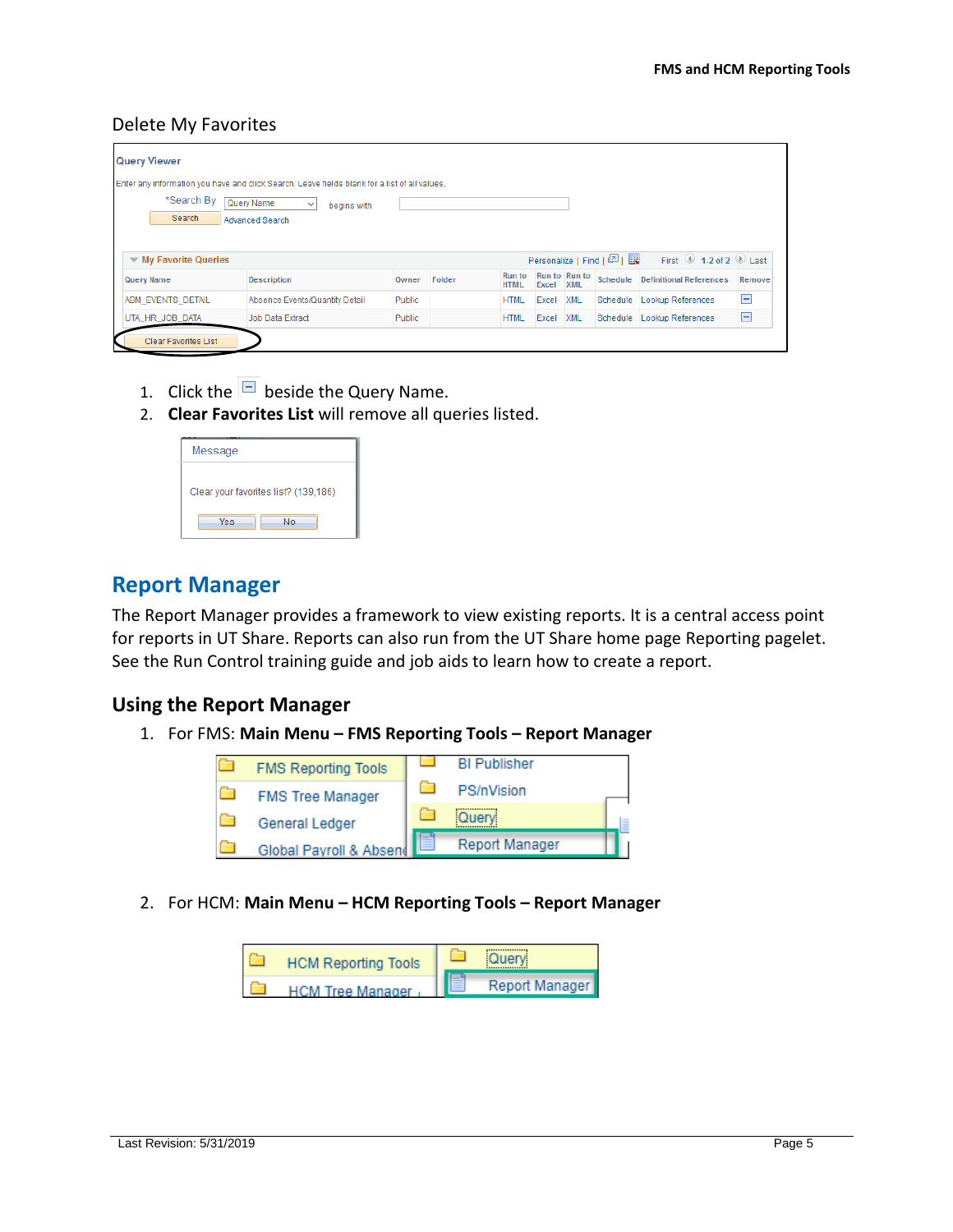The **Report Manager** list page is displayed. This page displays a list of reports that are available to view, and that the user is authorized to access. The page has 4 tabs: **List, Explorer, Administration, and Archives**.

**Note:** *A list of the reports will appear in either, or all of the tab views. Be aware that the report names may vary in each view.*

Use the filter fields to filter the list if needed. Example, to view reports that were created within the last two hours; select Last, enter a 1 and select Hours from the drop-down menu and then click the "**Refresh**" button.

|        | Explorer<br><b>View Reports For</b> | Administration            | Archives          |                    |                                   |                         |              |                     |              |
|--------|-------------------------------------|---------------------------|-------------------|--------------------|-----------------------------------|-------------------------|--------------|---------------------|--------------|
| Folder |                                     | $\checkmark$<br>,,,,,,,,  | Instance          |                    | to                                |                         | Refresh      |                     |              |
| Name   |                                     |                           | <b>Created On</b> |                    | ÞÚ                                | Last                    | $\checkmark$ | 1.<br>Days          | $\checkmark$ |
|        | <b>Reports</b>                      |                           |                   |                    | Personalize   Find   View All   2 |                         |              | First 1 of 1 D Last |              |
|        | Report                              | <b>Report Description</b> |                   | <b>Folder Name</b> |                                   | Completion<br>Date/Time | Report<br>ID | Process<br>Instance |              |
|        | 1 Report                            |                           |                   |                    |                                   |                         |              |                     |              |
|        |                                     |                           |                   |                    |                                   |                         |              |                     |              |

| <b>Report Manager TAB Definitions</b>                                                                                                                                                                                   |                                                                                           |  |  |  |
|-------------------------------------------------------------------------------------------------------------------------------------------------------------------------------------------------------------------------|-------------------------------------------------------------------------------------------|--|--|--|
| <b>List TAB:</b> Displays reports in a<br>list format from newest to<br>oldest.                                                                                                                                         | <b>Explorer TAB: Contains</b><br>all of your reports<br>organized in a General<br>folder. |  |  |  |
| <b>Administration TAB: Lists all of</b><br>your reports, similar to the List<br>TAB but also enables you to<br>delete a report.<br>Note: To delete a report you<br>must have the appropriate<br>security authorization. | Archives TAB: Is not<br>used.                                                             |  |  |  |

<span id="page-7-0"></span>List Tab

- 1. Click on the **blue report name link** to open the report.
- 2. The **Report Index** page displays in a separate tab. This screen displays information for the output file such as:
	- a. The report file name.
	- b. The expiration date (usually 14 days from the report run date).
	- c. The report distribution information which lists the employee(s) receiving the report, and other associated logs or message files.
	- d. Datetime the report was created.
- 3. Click on the **blue report name link** you want to view.
- 4. Export the report to save the file, format and print as needed.

#### <span id="page-7-1"></span>Administration Tab

The Administration Tab view opens the report without taking you to the Report Index. From the **Administration tab**, use the filter fields to filter the list if needed. Click the "**Refresh**" button to update the Report list.

- 1. Click on the **blue report name link** to open the report.
- 2. Export the report to save the file, format and print as needed.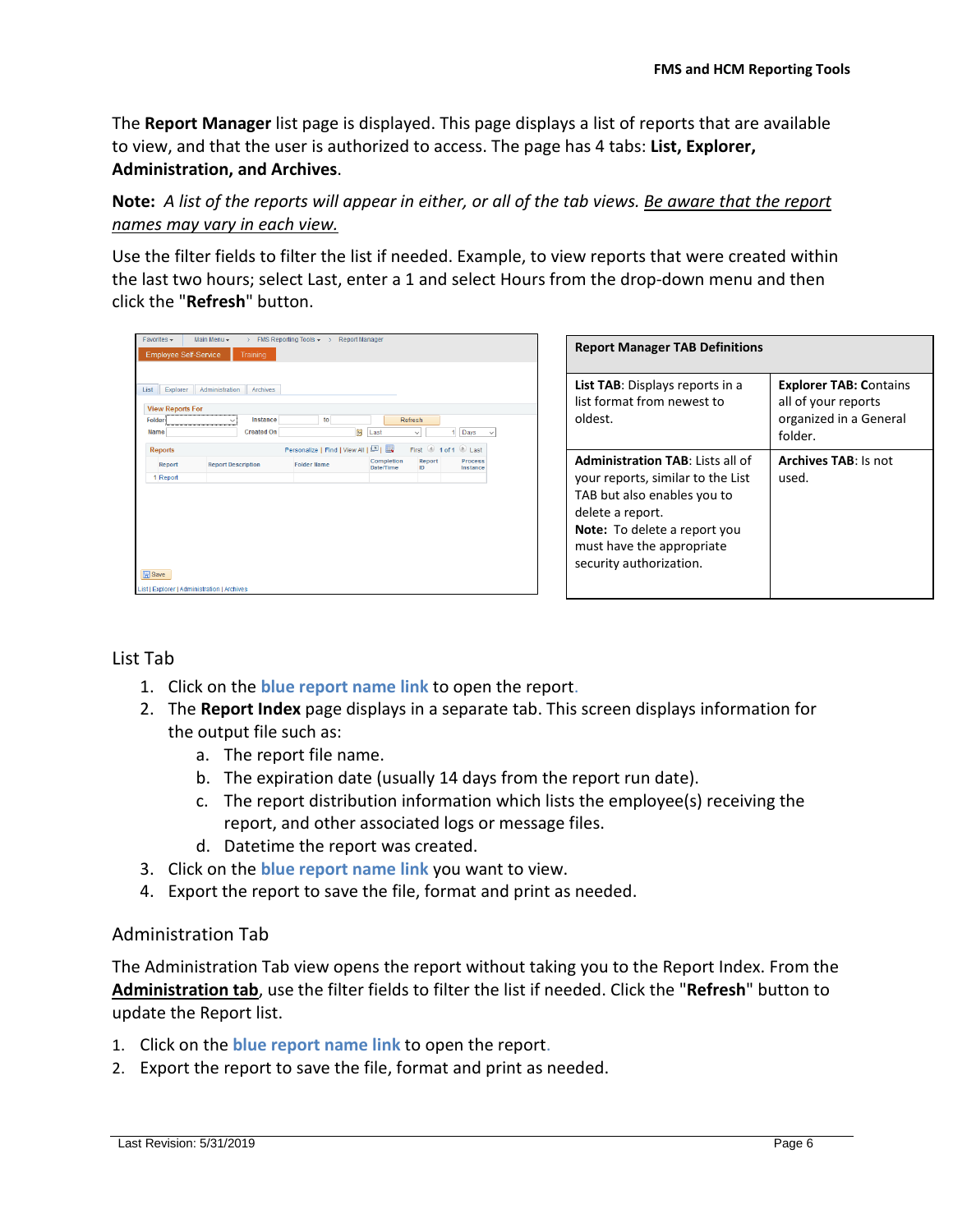**Note:** *Depending on your browser and/or the file type, you may be presented with a dialogue box prompting you to Save or Open the report;*

| Favorites -                                                                                                |                    | Main Menu -      | $\mathcal{P}$      | FMS Reporting Tools = > Report Manager                   |                          |                           |               |                         |                       |         |
|------------------------------------------------------------------------------------------------------------|--------------------|------------------|--------------------|----------------------------------------------------------|--------------------------|---------------------------|---------------|-------------------------|-----------------------|---------|
| <b>Employee Self-Service</b>                                                                               |                    |                  | Training           |                                                          |                          |                           |               |                         |                       |         |
|                                                                                                            |                    |                  |                    |                                                          |                          |                           |               |                         |                       |         |
|                                                                                                            |                    |                  |                    |                                                          |                          |                           |               |                         |                       |         |
| List.                                                                                                      | Explorer           | Administration   |                    | Archives                                                 |                          |                           |               |                         |                       |         |
| <b>View Reports For</b>                                                                                    |                    |                  |                    |                                                          |                          |                           |               |                         |                       |         |
|                                                                                                            | User ID 6001363564 |                  | Type               |                                                          | $\vee$ Last              | $\checkmark$              |               | $\overline{2}$          | Hours<br>$\checkmark$ | Refresh |
| <b>Status</b>                                                                                              |                    | $\checkmark$     | Folder             | $\checkmark$                                             | Instance                 |                           | to            |                         |                       |         |
| <b>Report List</b>                                                                                         |                    |                  |                    | Personalize   Find   View All   2                        |                          | $\circledcirc$<br>First   |               | 1-2 of 2 $\bullet$ Last |                       |         |
| <b>Select</b>                                                                                              | Report<br>ID.      | Prcs<br>Instance | <b>Description</b> |                                                          | Request<br>Date/Time     | Format                    | <b>Status</b> | <b>Details</b>          |                       |         |
| п                                                                                                          |                    |                  |                    | 6465834 5715024 UTZ_FJ503 - UTZ_FJ503.pdf                | 04/11/2019<br>12:15:42PM | Acrobat<br>$(^*$ .pdf)    | Posted        | <b>Details</b>          |                       |         |
| □                                                                                                          |                    |                  |                    | 6465833 5715024 Sponsored Award Summary Report           | 04/11/2019<br>12:15:09PM | Text<br>Files<br>$(*.$ bd | Posted        | <b>Details</b>          |                       |         |
| $\blacksquare$ Select All<br><b>Delete</b><br><b>日</b> Save<br>List   Explorer   Administration   Archives |                    | Deselect All     |                    | Click the delete button to delete the selected report(s) |                          |                           |               |                         |                       |         |

### <span id="page-8-0"></span>Explorer Tab

This example is a view of reports under the **Explorer tab**, it is a little different. The reports are under a General folder.

- 1. Click on the General folder to open it and display the list of reports.
- 2. Click on the report you want to view.

**Note:** *The file name in this case consists of the report name and the creation date of the report.*

The **Report Index** page displays in a separate tab.

- 3. Click on the **blue report name link** you want to view.
- 4. Export the report to save the file, format and print as needed

| $Favorites \rightarrow$ | Main Menu -                         | FMS Reporting Tools $\star \rightarrow$<br>$\geq$ | <b>Report Manager</b> |
|-------------------------|-------------------------------------|---------------------------------------------------|-----------------------|
|                         | <b>Employee Self-Service</b>        | Training                                          |                       |
|                         |                                     |                                                   |                       |
| <b>Explorer</b><br>List | Administration                      | Archives                                          |                       |
|                         | First Previous Next Last Left Right |                                                   |                       |
| General<br>E<br>B       |                                     |                                                   |                       |

| Favorites $\star$<br>Main Menu $\star$                   | > Reporting Tools $\star$ > Report Manager |                                  |
|----------------------------------------------------------|--------------------------------------------|----------------------------------|
| <b>Employee Self-Service</b>                             | <b>Training</b>                            |                                  |
|                                                          |                                            |                                  |
| Report                                                   |                                            |                                  |
| Report ID 6465834                                        | Process Instance 5715024                   | Message Log                      |
| Name XMLP                                                | Process Type XML Publisher                 |                                  |
| <b>Run Status Success</b>                                |                                            |                                  |
| UTZ_FJ503 - UTZ_FJ503.pdf<br><b>Distribution Details</b> |                                            |                                  |
| <b>Distribution Node PS-HTTP</b>                         | Expiration Date 05/26/2019                 |                                  |
| <b>File List</b>                                         |                                            |                                  |
| Name                                                     | File Size (bytes)                          | Datetime Created                 |
| UTZ FJ503.pdf                                            | 19,281                                     | 04/11/2019 12:15:57 109500PM CDT |
| <b>Distribute To</b>                                     |                                            |                                  |
| <b>Distribution ID Type</b>                              | *Distribution ID                           |                                  |
| User                                                     | 6001363564                                 |                                  |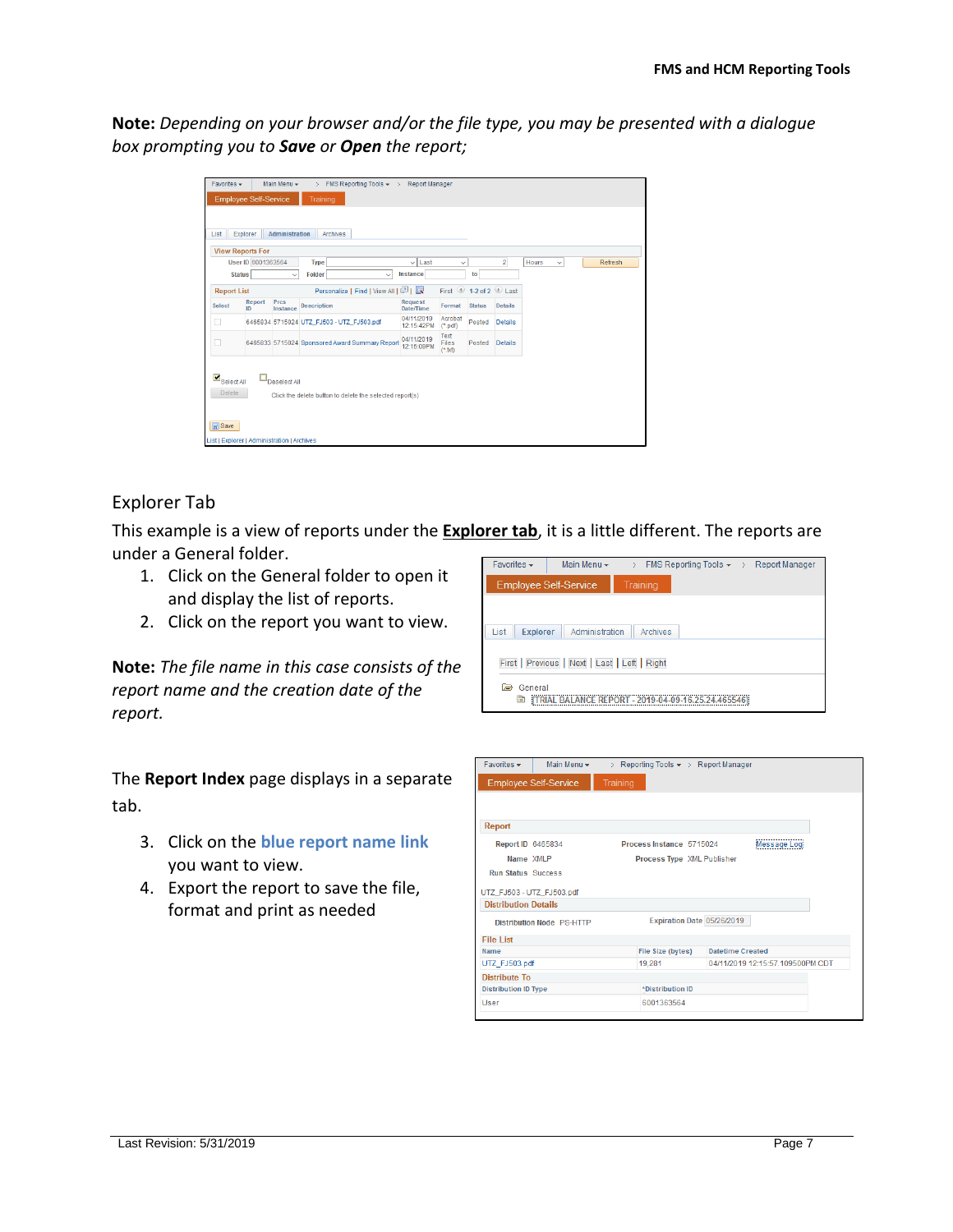## <span id="page-9-0"></span>**View an Existing Report from the UT Share Pagelet**

The UT Share homepage displays the previously run reports in the **My Reports pagelet**. The reports in the pagelet are listed newest to oldest by date run. You can click on the report or go directly to the Report Manager.

#### <span id="page-9-1"></span>Using My Reports Pagelet

1. Click on the **blue filename link**, located under the **Report** column to view the report directly.

| UNIVERSITY OF TEXAS ARLINGTON                                                                                                                                                                                                                                                                                                                                     |                                                                                                                                                                                                                                                                                                                                                    | Home Worklist Add to My Links<br>Sign out<br>UT SESHARE Burn |
|-------------------------------------------------------------------------------------------------------------------------------------------------------------------------------------------------------------------------------------------------------------------------------------------------------------------------------------------------------------------|----------------------------------------------------------------------------------------------------------------------------------------------------------------------------------------------------------------------------------------------------------------------------------------------------------------------------------------------------|--------------------------------------------------------------|
| Fayontes : Main Manu                                                                                                                                                                                                                                                                                                                                              |                                                                                                                                                                                                                                                                                                                                                    |                                                              |
| Traming:<br><b>Employee Self-Service</b>                                                                                                                                                                                                                                                                                                                          |                                                                                                                                                                                                                                                                                                                                                    | My Links Select One:<br>$\tau$                               |
| Personalize: Content   Layout                                                                                                                                                                                                                                                                                                                                     |                                                                                                                                                                                                                                                                                                                                                    |                                                              |
| $0 -$<br><b>Employee Self Service</b>                                                                                                                                                                                                                                                                                                                             | eForms                                                                                                                                                                                                                                                                                                                                             | $Q =$                                                        |
| <b>Time Reporting</b><br>Timesheet Absence Balances, Compensatory Time, Pavable Time Detail, Mx Time Summary, Monthly Schedule<br><b>Payroll &amp; Compensation</b><br>View Pavcheck, Direct Deposit, W-4 Tax Information, View W-2W-2d Forms, Online W-2 Consent<br><b>My Career</b><br>Personal Information<br>My Current Profile, Personal Information Summary | Promoted Deliver at 12 1 % That 8 million 12 3 cm<br><b>My Requests</b><br><b>View Existing Requests</b><br>Create New Regiset<br>Request<br>el crima Action<br>Status<br><b>Name</b><br><b>ID</b><br><b>Budget Overview</b><br>1 URL<br>Reports                                                                                                   |                                                              |
| <b>Benefits</b><br>4 Product 177 PER 177 Puller<br><b>14 100 W</b><br>$-1111 -$                                                                                                                                                                                                                                                                                   | <b>UTA Announcements</b>                                                                                                                                                                                                                                                                                                                           | $0 +$                                                        |
| 0x <br><b>My Reports</b><br>Potder<br>Report<br>UTZ HC509<br>General<br>UTZ HC509.xbx<br>0010-04-00-15:50.2<br>UTZHC509<br>General<br>2010-04-09-15 09:2<br><b>UT2HC509</b><br>General<br>3010-04-00-18:56:5<br>UTZ HC509<br>General<br>UTZ HC509.xtm<br>0010-04-00-15:08:5<br>FS STREAMLN<br>General<br>3010-03-37-16-02-8<br>Report Manager                     | Finance<br><b>Travel Procedure Updates</b><br>Software Review and Approval Process<br>٠<br>February Financial Statements are Ready to Generate<br>٠<br>Mone.<br><b>Human Resources</b><br>Important Form 1-9 Compliance Information<br>٠<br>More<br><b>El Essi</b><br>Finance   Human Resources   System Announcements                             |                                                              |
| 日上面各一面<br>\$2014 The University of Texas at Arlington                                                                                                                                                                                                                                                                                                             | Shudent Life<br>About Us<br>Giving:<br>Admissions<br>Academics<br>Athletics<br>Research<br>News Center<br>701 S. Nedderman Drive . Artington, TX 76019 - 817-272-2011<br>Careers   Contact Us   Institutional Resume   Entergancy Preparadness   Site Policies<br>UT System   State of Texas   Statevide Search   Howeland Security   Report Fraud |                                                              |

The **Report Index** page displays in a separate window.

- 2. Click on the **blue report name link** you want to view.
- 3. Download and/or save the report for future use.

| Favorites $\star$<br>Main Menu $\star$ | > Reporting Tools $\bullet$ > Report Manager |                                  |
|----------------------------------------|----------------------------------------------|----------------------------------|
| <b>Employee Self-Service</b>           | Training                                     |                                  |
|                                        |                                              |                                  |
| <b>Report</b>                          |                                              |                                  |
| <b>Report ID 6465834</b>               | Process Instance 5715024                     | Message Log                      |
| Name XMI P                             | Process Type XML Publisher                   |                                  |
| <b>Run Status Success</b>              |                                              |                                  |
| UTZ FJ503 - UTZ FJ503.pdf              |                                              |                                  |
| <b>Distribution Details</b>            |                                              |                                  |
| <b>Distribution Node PS-HTTP</b>       | Expiration Date 05/26/2019                   |                                  |
| File I ist                             |                                              |                                  |
| <b>Name</b>                            | File Size (bytes)                            | <b>Datetime Created</b>          |
| UTZ FJ503.pdf                          | 19,281                                       | 04/11/2019 12:15:57.109500PM CDT |
| <b>Distribute To</b>                   |                                              |                                  |
| <b>Distribution ID Type</b>            | *Distribution ID                             |                                  |
| User                                   | 6001363564                                   |                                  |

#### **Note:** *Depending on your browser*

*and/or the file type, you may be presented with a dialogue box prompting you to Save or Open the report; or the report will open immediately in a new window.*